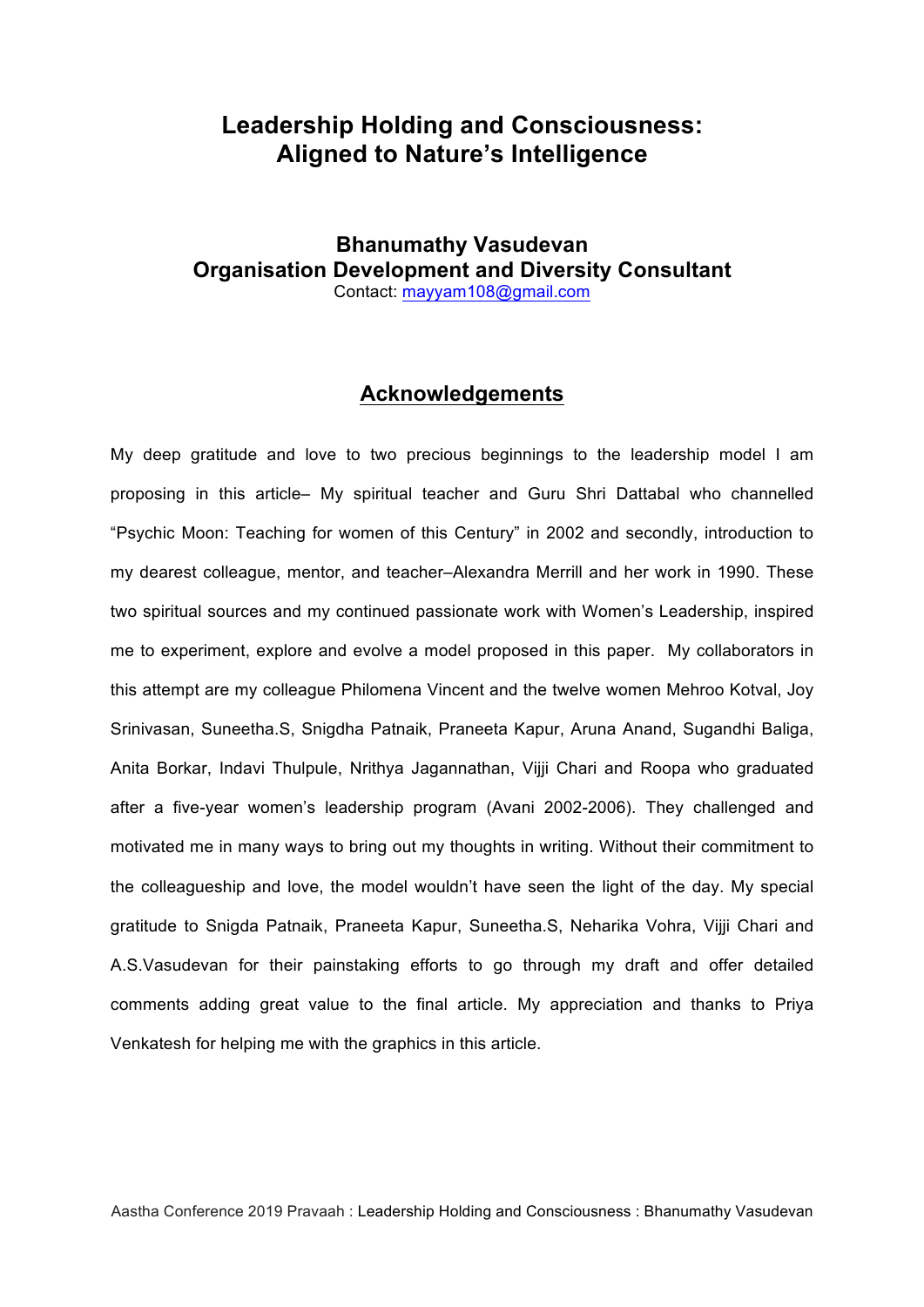## **Leadership Holding and Consciousness: Aligned to Nature's Intelligence**

**Bhanumathy Vasudevan**

## **Abstract**

Mother nature has been our teacher to inform us of life processes that govern all creations. The leadership model presented here aligns to the creation principle to search for a peaceful, sustainable leadership and governed by the nature's primary principles of 'good of the whole' and 'life enhancing'. The leadership model presented through this paper evolves from Avani : Five year collaborative leadership program for women 2002- 2006. The work then continued till date through conceptualizing, internalizing and applications of the model to evolve to the present form.

To take charge of our lives and live as leaders, we feel there is a particular consciousness that needs to be gained which leads us to 'right' thought and action*.* To gain this consciousness and make it a part of living, we actively learnt and practiced triangular leadership practices that are: Body Training, Stillness Practice and Practice of 'Speaking the Unspeakable'.

In the leadership journey, challenges become learning points, evolutionary milestones and landmarks. We become the doors of personal power that emanates collective power to transform and transmute, what needs to change for the well being of all beings. Challenges become learning points, evolutionary milestones and landmarks in the journey of leadership.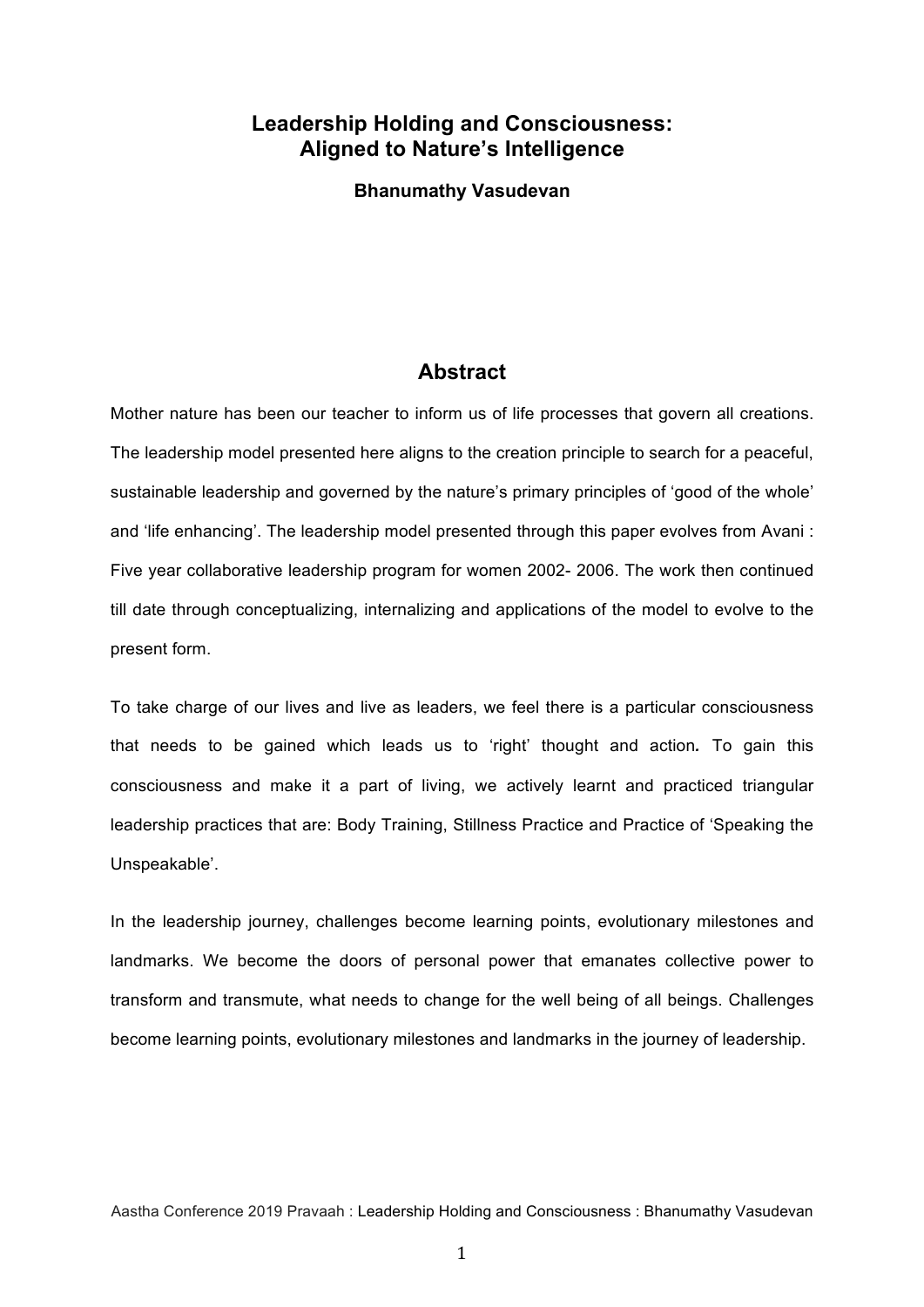## **Leadership Holding and Consciousness: Aligned to Nature's Intelligence**

**Bhanumathy Vasudevan**

*"You are not a drop in the ocean. You are the entire ocean in a drop." ~ Rumi*

## **Introduction**

 

This paper proposes a leadership model that is born out of extensive action research for over three decades, with hundreds of women's groups including two five -year and several three year long term programs and a few mixed group programs both in India and U.S., along with our own personal practice of leadership aligned to this model. The model ventures into female biology, spiritual questions, and expands its domain beyond organisations, performances, profit, etc., to search for a peaceful sustainable holistic leadership processes grounded in personal practices. The nature of the model is such tat it is always 'work in progress" with continuous work with systems, groups, individuals and ourselves.

Presently, the predatory instinct in humans has depleted nature, giving the primacy to monetising over all other factors and focus on winning over all living beings including the planet. Pervasive human thinking and analysis patterned on control and predation, has landed us into the need for solemn inquiry for a sustainable and peaceful co-existence with mother earth, communities and nations across the planet. One such place to enquire and learn from is creation that has sustained for millions of years and aided all lives to grow and thrive and transform- a continuous process of life enhancement.

Similar reflections and perceptions were concluded by the four eminent contemporary western thought leaders on leadership<sup>1</sup> "The deeper dimensions of transformational change represent a largely unexplored territory both in current management research and in our

 $1$  A dialogue between four thought leaders on leadership; Peter M Senge, C. Otto Scharmer, Joseph

Aastha Conference 2019 Pravaah : Leadership Holding and Consciousness : Bhanumathy Vasudevan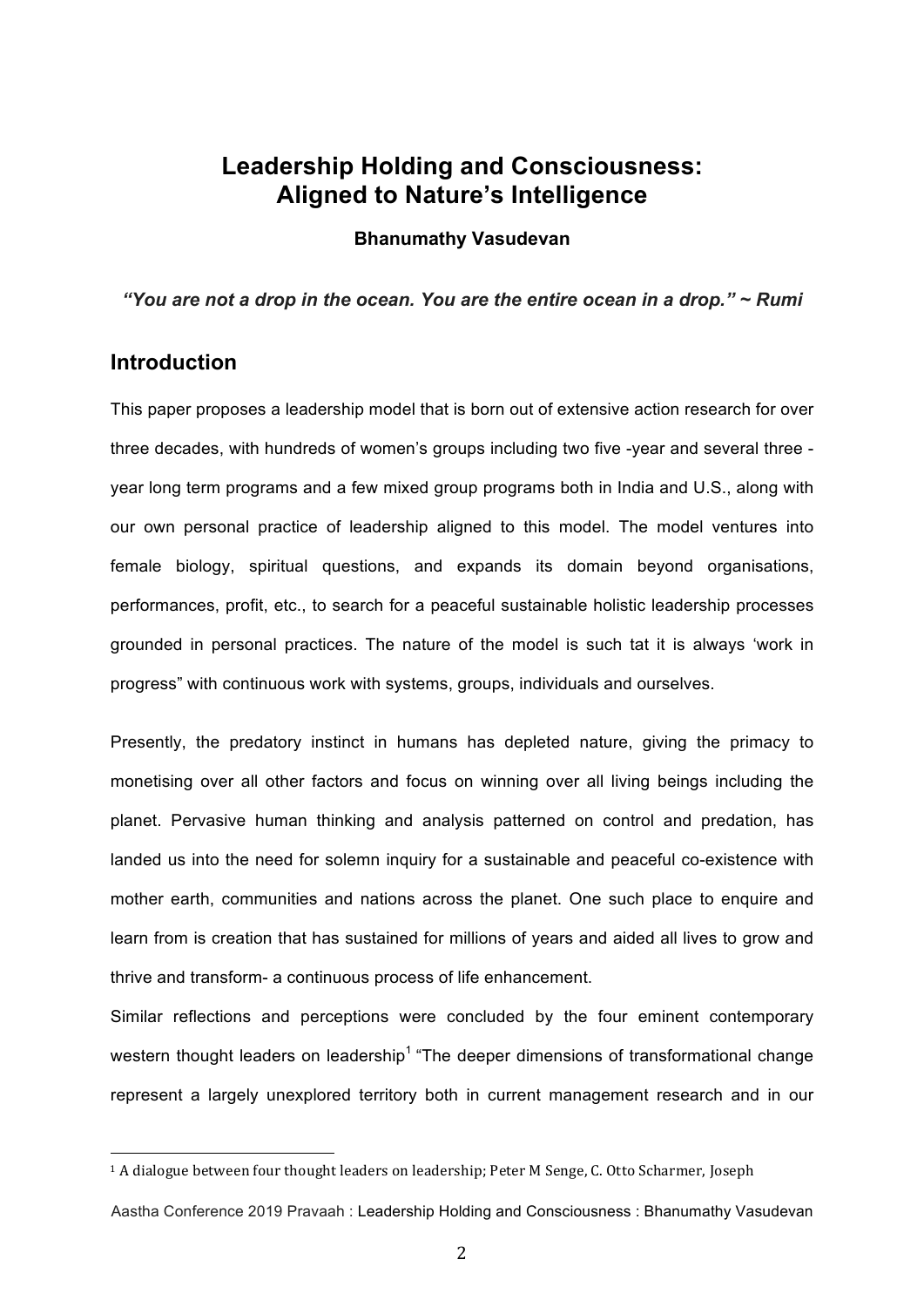understanding of leadership in general… In the end, we concluded that understanding presence and the possibilities of larger fields for change can come only from many perspectives – from the emerging science of living systems, from the creative arts, from profound organizational change experiences – and from direct contact with the generative capacities of nature. Virtually all indigenous or native cultures have regarded nature or the universe or Mother Earth as the ultimate teacher."

Mother nature is our most wise teacher. The tiniest seed informs us how the DNA enlivens it to become a tree. The principles of creation- seeding, sprouting, growing to gain vitality, maturing and leaving the form devoid of essence seem to be true for all beings of the earth including humans. The conception, pregnancy and birth of all species in nature are an astounding DNA imprint holding numerous gross and subtle processes of birth, growth and death. **The attempt in this paper is to articulate a leadership model that draws from intelligence of creation process to align with the lessons and insights from Mother Nature.**

**We are locating this model beyond the organizational leadership, applicable for all individuals, groups, situations, events, systems, learning events, creative pursuits, entrepreneurial ventures, all local situations and all walks of life.** 

## **Emergence of the model:**

When I met and started working with my mentor and colleague Alexandra Merrill<sup>2</sup> during 1990s, I was introduced to her beginning form of Trimester model for women's groups, based on female biology. My analytical brain received it skeptically and my heart felt attracted to it. I was until then filled with all contemporary group development theories, mostly from the west. When we constantly worked together in U.S and India, we dialogued on this model and it's implications. I decided that I would explore, and experiment its adaptability in Indian sociocultural and political context.

<sup>2</sup> www.alexandramerrill.com/

Aastha Conference 2019 Pravaah : Leadership Holding and Consciousness : Bhanumathy Vasudevan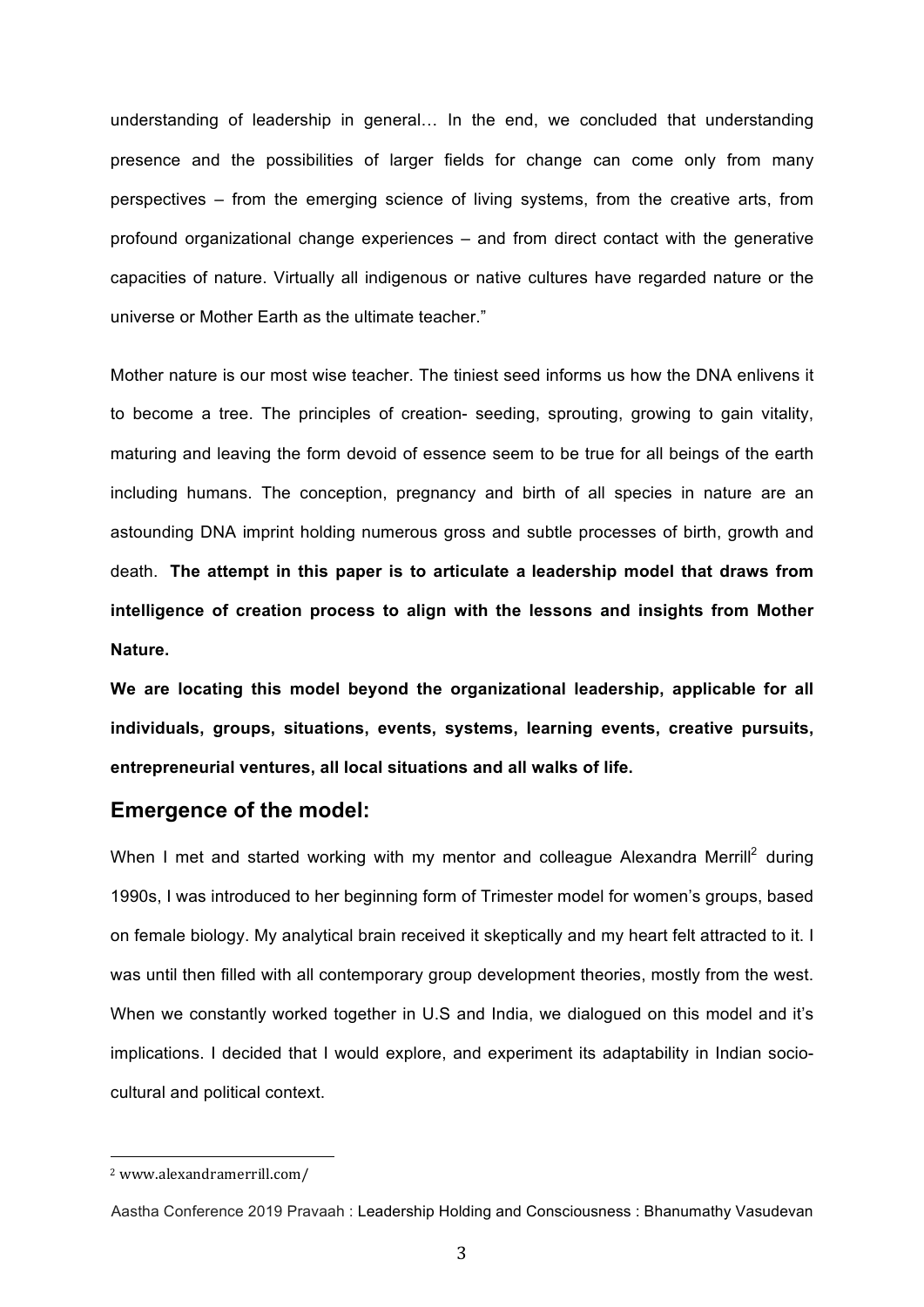Alongside, in 2002, I received the 'Psychic Moon: Channeled Teaching for Women of this Century<sup>3</sup>. It is synchronistical this teaching also taught about trimesters and its mysteries and functions for all forms of creations. The message from the Psychic moon is- " trimesters of any creation go through the same process- be it a creative space, art form, beauty, learning forms and so on. Whatever is applicable to the fetus – organism inside the mothers' body is applicable to these creations also". It brought to light the applicability of Trimester model under nature's laws and also affirmed the model. Triangular leadership practices are one of the main teachings of Psychic Moon that became the foundation for the leadership work. The trimester model and these practices will be discussed in details in the later part of the paper.

Ultimately, a five-year action research program– Collaborative Leadership Program for Women 2002-2006 was born, facilitated by Philomena Vincent and me with Alexandra Merrill as the Resource Consultant. The group named itself as Avani (Sanskrit word for Earth) in their first year. The entire program was viewed and facilitated using the lens of Trimester model for women's group development. We realized that along with group development, the leadership process of the facilitators needed to be very specific in each of the stage of group life. The life stage of the group and the leadership holding in that stage gradually became the focus of the action research. **What started as action research on group development for all–women groups, transformed to include leadership holding in these groups.** A research scholar and graduate of the five- year leadership program S. Suneeta along with Prof. Munish Kumar Thakur presented a case study of this five-year program at the national convention at XLRI, India. <sup>4</sup>

 

 $3$  Psychic Moon: Free access and download available at: www.mysticyogidattabal.com

 $4$  Living Leadership (A case study of Five year women's leadership collaborative) by S.Suneetha & Prof. Munish Kumar Thakur published by XLRI, India presented at National convention: "Responsible Leadership: Sharing of case studies" held by Centre for Global Management and Responsible leadership (CGMRL) and XLRI School of Business and Human Resources, Jamshedpur, Nov, 2011<sup>4</sup>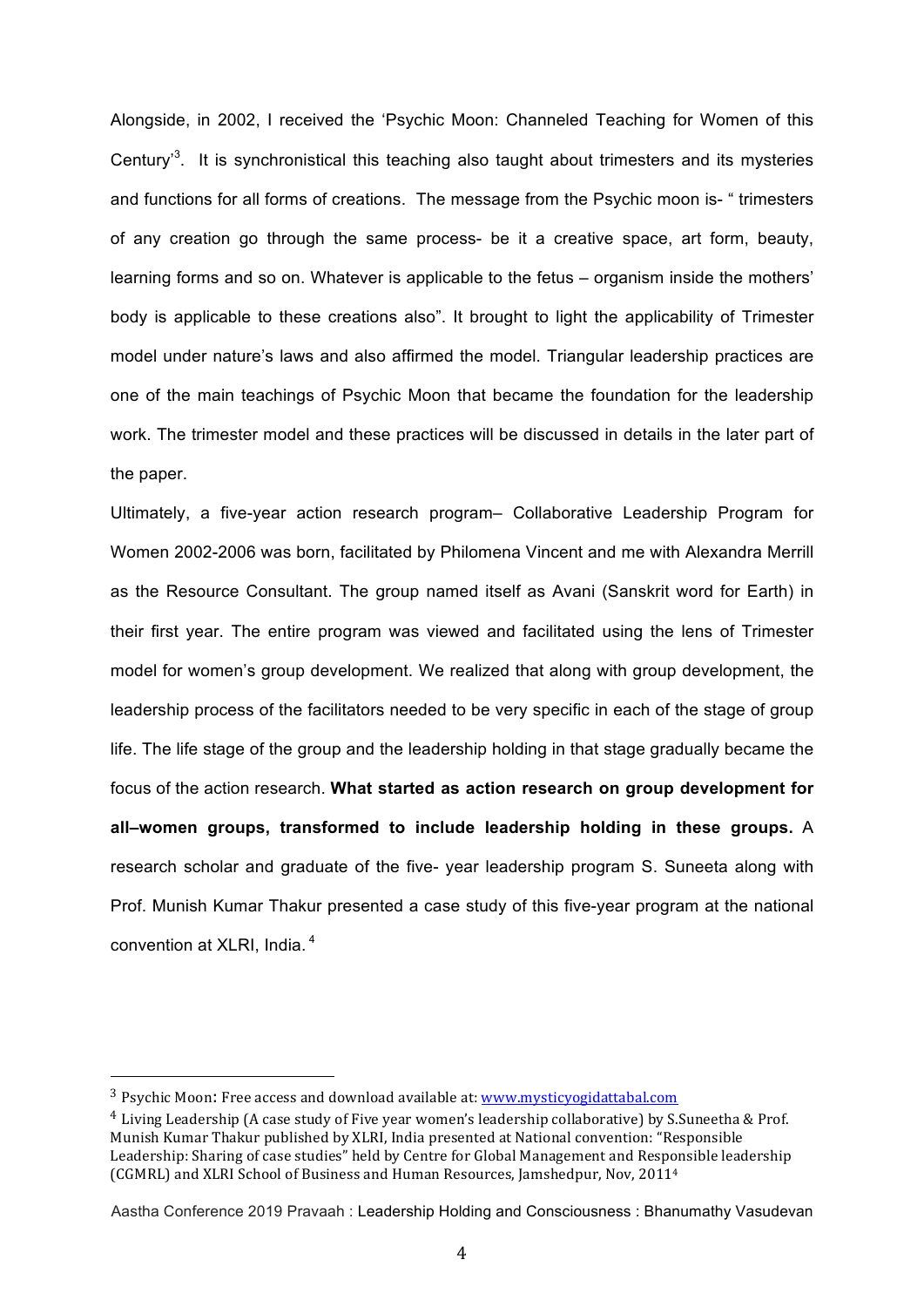## **Our Working description of leadership**

Leadership is about who we are, how we are, how we learn and what we become and what we do when faced with complex problems. It is a life long journey and the challenges are simply personal, questioning our way of being. It is not based on any position in a system or role, not based on educational qualifications or socio-economic background, invested authority or any birth determined and socially ascribed factors.

## **Nature aligned & Creation principle based leadership Model**

The model presented here, brings a female biology based cosmological lens to view leadership and our connecting source of vast wisdom. It is deeply personal, inter-personal and trans-personal. When aligned to universe's intention that works for the 'good of all' beyond the 'self', we have access to unlimited resources – boundless energy, synchronicities as guides, ability to sense the subtleties, etc. This model places the leadership in connected universe we live in, and focuses on leadership holding and consciousness. It is firmly rooted in three specific leadership practices, which will be dealt with later in the paper.

**We set out here to describe the tenets of the model, foundational leadership practices, the specific leadership process through the three trimesters based on female biology and the integration of all these elements as a holistic model. It is presented through four graphics below.** 

## **Tenets of the model**

#### **1.Leadership Holding**

**Leadership 'Holding' metaphorically is same as the 'womb that holds the fetus'.** All of us - women and men have the experience of 'being held' in the womb. It is a universal experience for all human beings prior to birth. In essence, for us 'holding' is a caring and non- judgmental function that recognizes the dependence and interdependence of the context whether it is an individual, group, organization, enterprise or a particular personal or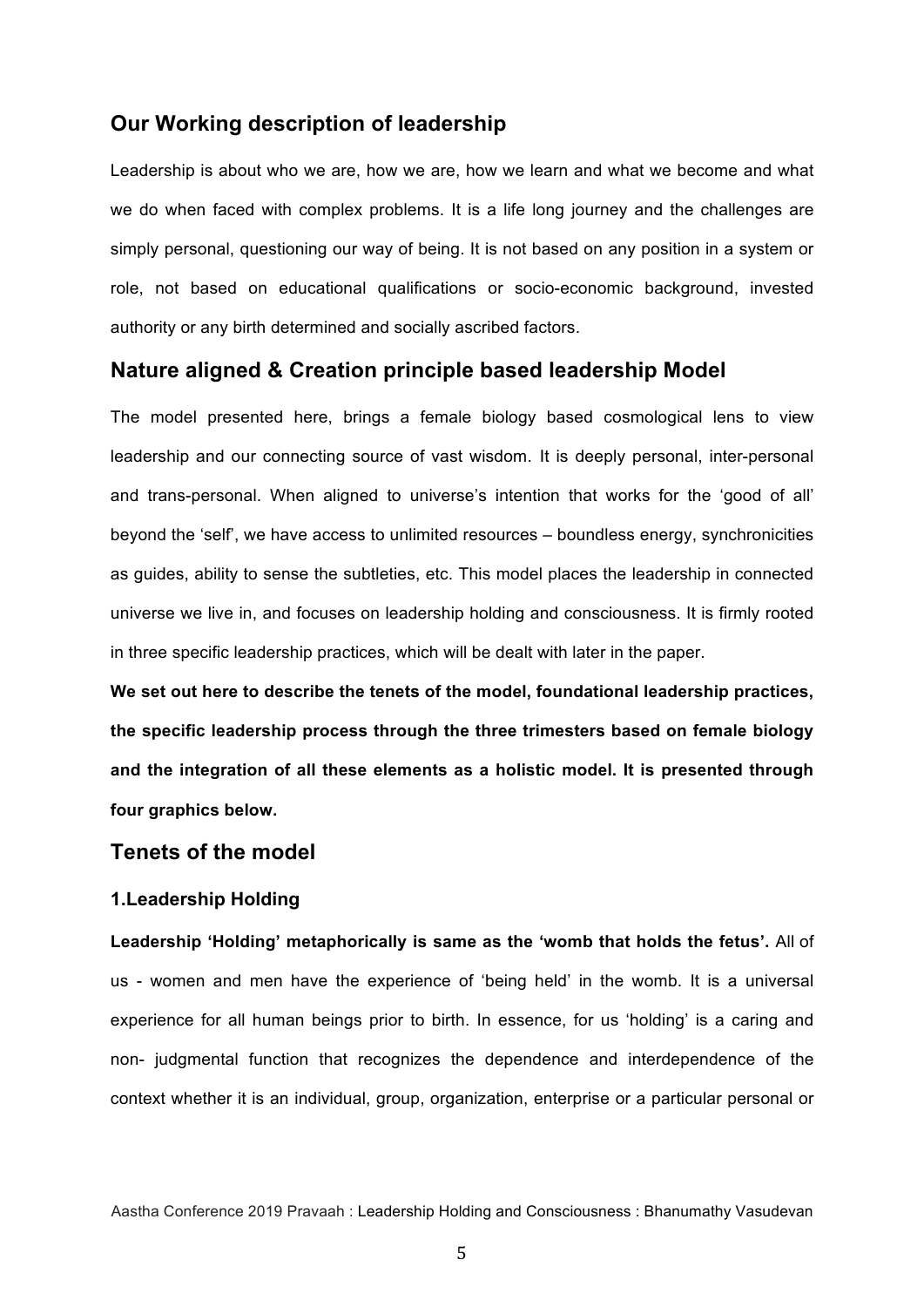professional endeavor. **It is being the dependable container that does not push or force prematurely in self -interest.**

Similar thoughts have been echoed by C. Otto Schramer in his article **<sup>5</sup> –"** Leaders must create or "hold" a space that invites others in. The key to holding a space is listening: to yourself (to what life calls you to do), to others (particularly others who may be related to that call), and to that which emerges from the collective that you convene. But it also requires a good deal of intention. You must keep your attention focused on the highest future possibility of the group." Donald Winnicot, a pediatrician turned psychoanalyst did enormous work on 'holding environment' and considered the parallels in psychoanalysis $<sup>6</sup>$ .</sup>

#### **2. Leadership consciousness**

#### **What is consciousness?**

'Consciousness is indeed hard to define, but most people have an intuitive idea of what it is. It encompasses two different concepts: the notion of a *self*, and the feelings of which the self is aware, especially *qualia* - our raw sensory experiences'. (Answers.com) Consciousness is ever-present wakefulness about our own thoughts, actions and our connectedness to the cosmos- "the universe seen as a well ordered whole." **Consciousness transcends awareness and is a vigilant process to our way of being and it is a phenomenon pervading our being and living.**

**To take charge of our lives and live as leaders, we feel there is a particular consciousness that needs to be gained which leads us to 'right' thought and action in the service of 'good of all concerned'. We call it a 'leadership consciousness'.** This connects and gives us access to vast reservoir of wisdom available in the universe. To quote the theosophist C.W. Leadbeater<sup>7</sup> "...every thought produces not only an undulation but a form-a definite, separate object, which is endowed with force and vitality of certain kind and

 $5$  C. Otto Scharmer, (2008) Uncovering the Blind Spot of Leadership

http://www.allegrosite.be/artikels/Uncovering\_the\_blind\_spot\_of\_leadership.pdf, <sup>6</sup> Martha W. Chescheir, Some implications of Winnicott's concept for clinical practice, Clinical Social Work Journal September 1985, Volume 13, Issue 3, pp 218–233

 $7$  C.W. Leadbeater, (2008); The power and use of thought, Chennai, India The theosophical Society of India

Aastha Conference 2019 Pravaah : Leadership Holding and Consciousness : Bhanumathy Vasudevan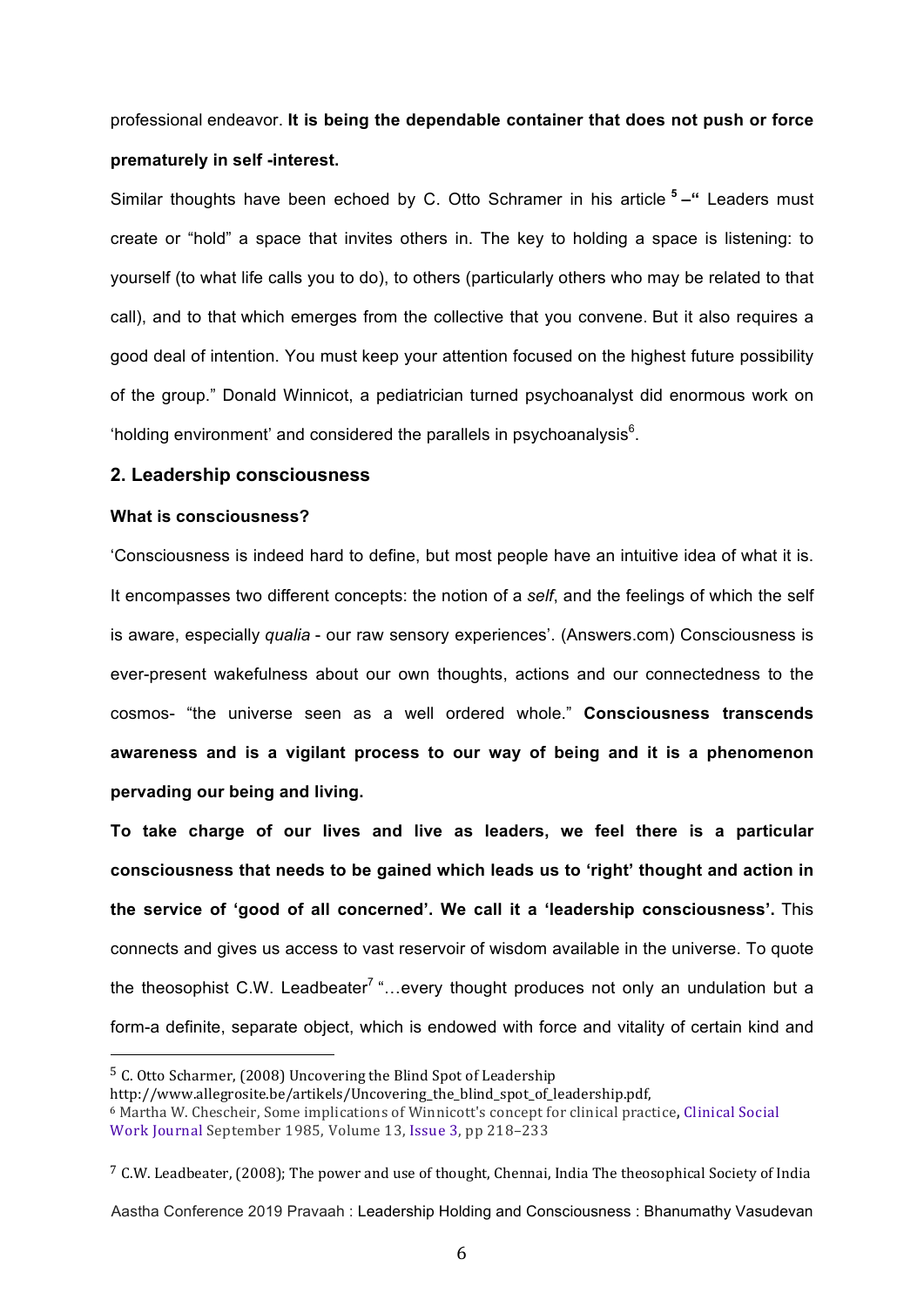in many cases, behaves like a temporary living creature". Our thoughts and actions are governed by this consciousness and through consciousness we harness this field of 'knowing'.

# **3. We are not separate and always connected through our luminous connecting line**

All the ancient and indigenous traditions acknowledged our connectedness to all the beings, the planet and the cosmos- the interconnectedness between parts and wholes. The common Vedic mantra "Poornam-adah poornam-idam; Poornaath poorna-mudachyate, Poornasya poorna-maadaaya; Poorna-mevaa vashishyate" taught us wholness of our being. (The meaning of the verse is - That is whole; this is whole; From that whole this whole came; From that whole, this whole removed, What remains is whole). Ubuntu is a philosophy of African tribes that can be summed up as "I am what I am because of who we all are." **Each one of us containing the whole in us is the truth of life.** When our concept of self is by default a separate isolated being, we face a divide between us and others, nature, other non- human beings, the planet and cosmos wheres in actuality, we are finely interconnected web of beings continuously interacting with each other whether we are conscious of it or not. Another default way of seeing the whole is the mechanistic view of as an assemblage of many parts, like a car or machine.

5000 years ago, our ancient spiritual traditions spoke of a universal source of all life- Pranathe universal energy that enlivens through all forms of life from rock to humans. Ancient Chinese traditions called this vital energy that pervades both animate and inanimate, as Qi. How do we know we are always connected? Most of us may or may not be conscious that we are always energetically linked to our source of 'knowing'. It is a fact that each of us are enveloped by the cosmos and solidly grounded in earth. In humans, there is a connecting line of light from the cosmos to the fontanel (crown of the head) aligning at the center of our body moving through perineum and extending between the legs down to ground to the

Aastha Conference 2019 Pravaah : Leadership Holding and Consciousness : Bhanumathy Vasudevan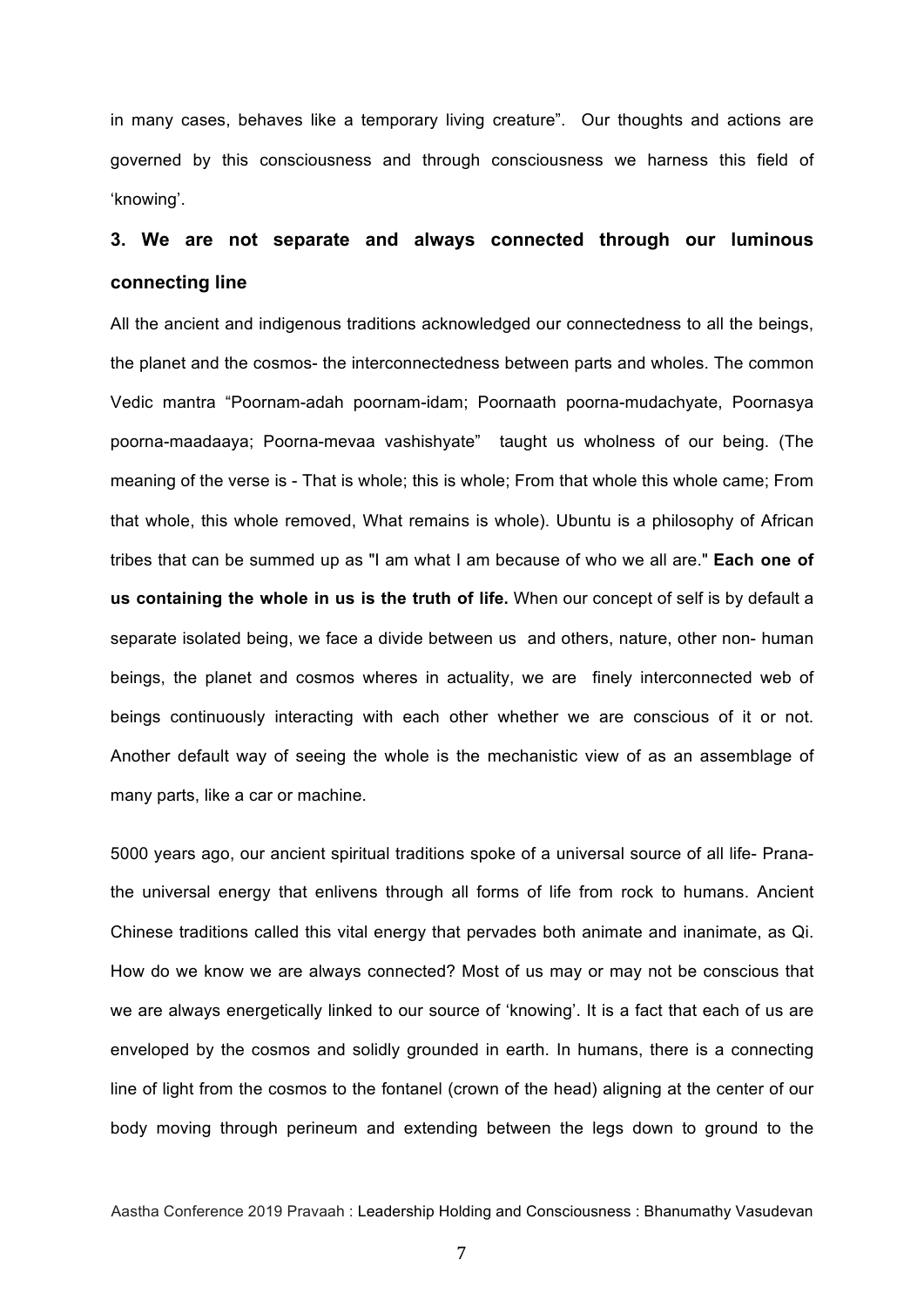energy of earth<sup>8</sup>. Taoism informs us that we are connected through the legs and feet with the universal earth Chi or yin energy and also connected with the central channel that runs along the center of the body through the top of the head connecting to the heaven Chi energy  $-$ Universal Yang. Tai Chi, the ancient Chinese practice demands that we hold our being through a golden thread from the top of the head (fontanel) to align ourselves to the universal energy. This connecting line gives us access to unlimited wisdom and energy to lead and live. **The consciousness to luminous line ensures each of us is not separate and we are connected to our source of wisdom. This line is therefore placed at the Centre of the following graphic connecting us to cosmos and earth.**

#### **4. Good of the whole**

'Good of all the whole' in this model simply means **'good of all concerned' and it is not partisan and not fired by self-interest.** Otto Scharmer and Katrin Kaufer<sup>9</sup> in their book expresses the essentiality of the 'good of the whole' as " bridging the gap between ecosystem reality and ego-system awareness is the main challenge of leadership today. ….. The goal must be to co-sense, co-inspire, co-create an emerging future for the system that values the well being of all, rather than few".

#### **5. Life force enhancing**

 

**Similar to 'good of the whole', the enquiry whether my thoughts and actions are life force enhancing' or limiting is another touch- stone for leadership.** As a nature aligned leader whatever we think or do consciously has to align with the question – Am I enhancing the life force or am I inhibiting/limiting the life force in myself, individuals, environment, systems, institutions, etc.? It is assumed that if it is life -limiting, it is likely to fail and we might end up fixing and re-fixing them all the time in the name of problem solving.

 $8$  Psychic Moon: Channeled teaching to the women of this century, February 2010

 $9$  Leading from the emerging future: from ego -system to eco- system economies by Otto scharmer and Ktrin Kaufer

Aastha Conference 2019 Pravaah : Leadership Holding and Consciousness : Bhanumathy Vasudevan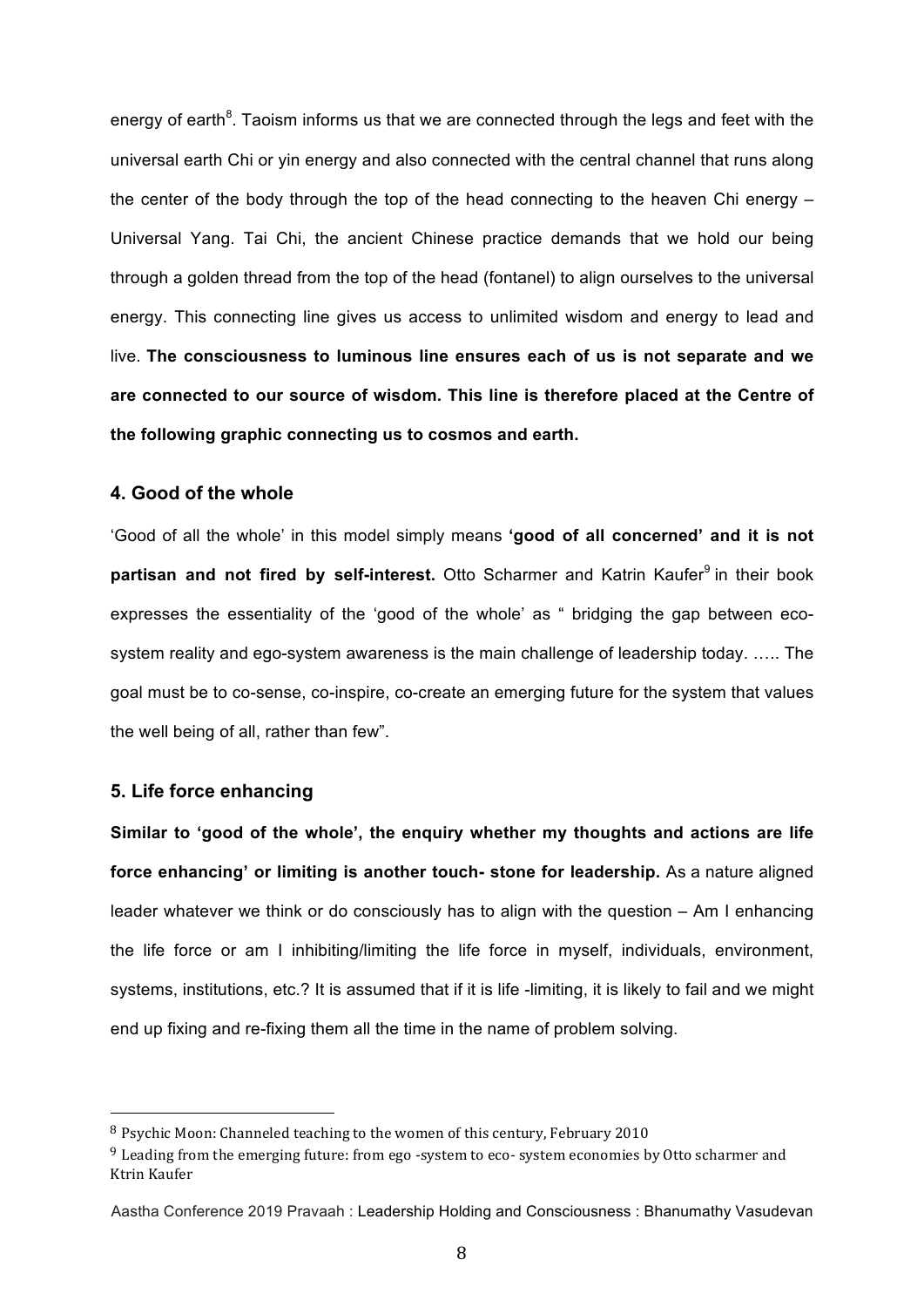#### **6. Threshold consciousness**

**The border region between the consciousness and the unconscious- a liminal place that informs and gives us cues in the 'here and now' is what we refer to as threshold consciousness.** The language of this consciousness is metaphorical. Synchronicities inform us we are heading in the right direction. "Synchronicity is the coming together of inner and outer events in a way that cannot be explained by cause and effect and that is meaningful to the observer". <sup>10</sup> For example, what you are thinking is voiced outside by others affirming our direction and we call them magic words. " Dreams, fantasies, sudden body sensations emerge from somewhere inside me. …. It is a complementary mode of knowing, often shunned and cast out beyond the pale of dominant culture that prizes the voices of reason over the thudding of sudden pulses or shimmering of an old vision. The degree to which I am in touch with the 'other modes of awareness' is the degree to which I am able to help the doors of information stay open for all."11

<sup>&</sup>lt;sup>10</sup> Carl Jung about synchronicity, https://www.truthinsideofyou.org/carl-jung-synchronicity

<sup>&</sup>lt;sup>11</sup> Alexandra Merrill (2019), Offering for the Moon, the Mother and Peace on Earth (under publication)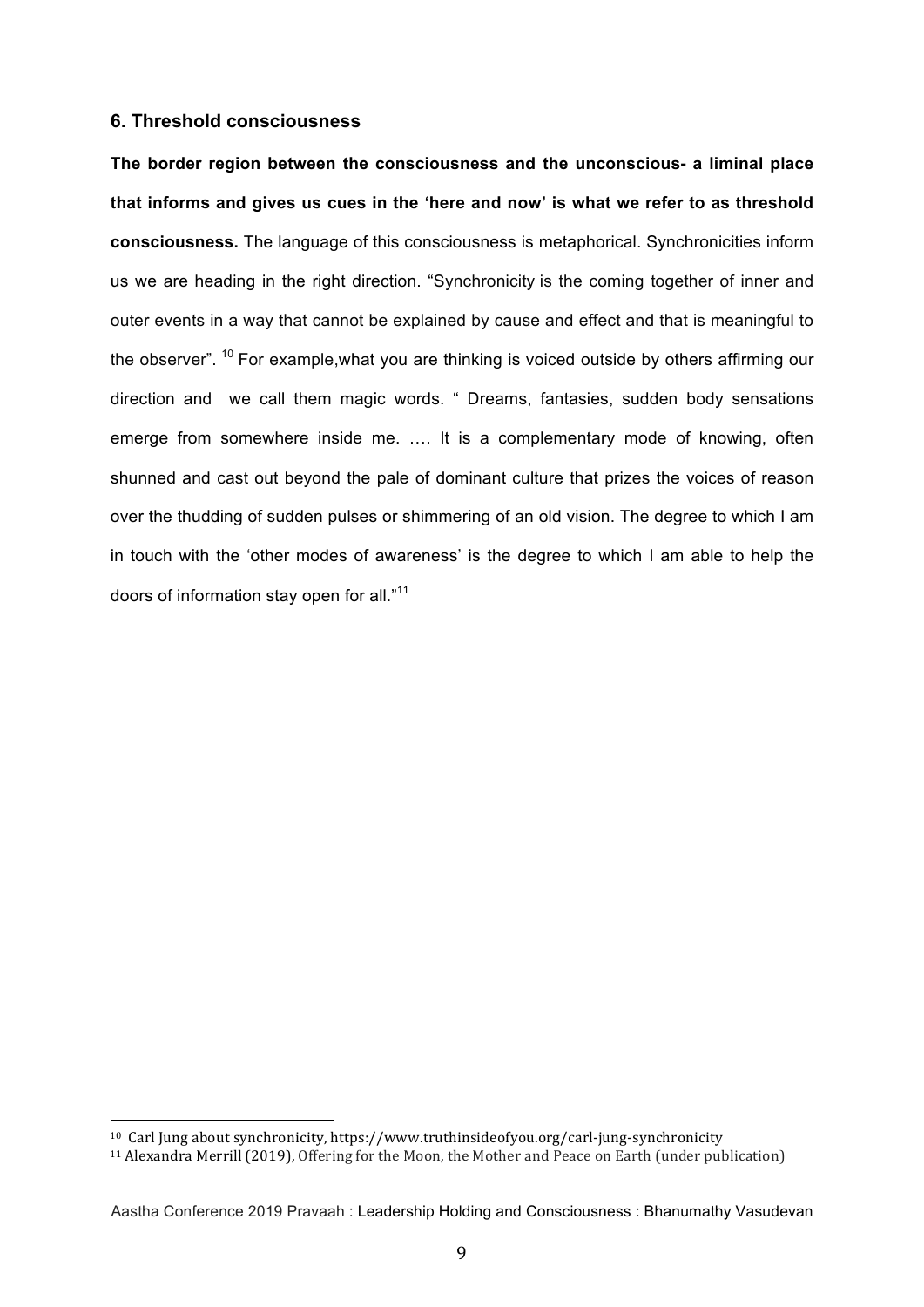#### **Tenets of the model–Graphic 1**

**All the above principles and tenets form a whole and becomes the outer layer of the leadership model in the following graphic.**



## **Empowering Triangular Leadership Practices**

Underneath the nature-aligned leadership lies the foundation in triangular practices **–** namely, **Stillness practice, Speaking the Unspeakable and Body training.**

**'Body training' is baseline of the triangular practices.** Generally, our bodies hold all the unexpressed, suppressed emotions and thoughts as we live through each day and somatically express them in the form of aches, pains, illness, dis-ease, emotional upheavals, etc., Body training helps us to become mindful about our own bodies and it's wisdom. It has been proven that the smallest organism within us –the cells- are intelligent and are capable of enormous wisdom if we can listen to them. Body training can be a systematic brisk walk alone in nature with mindfulness. It can be yoga that is appropriate to that particular body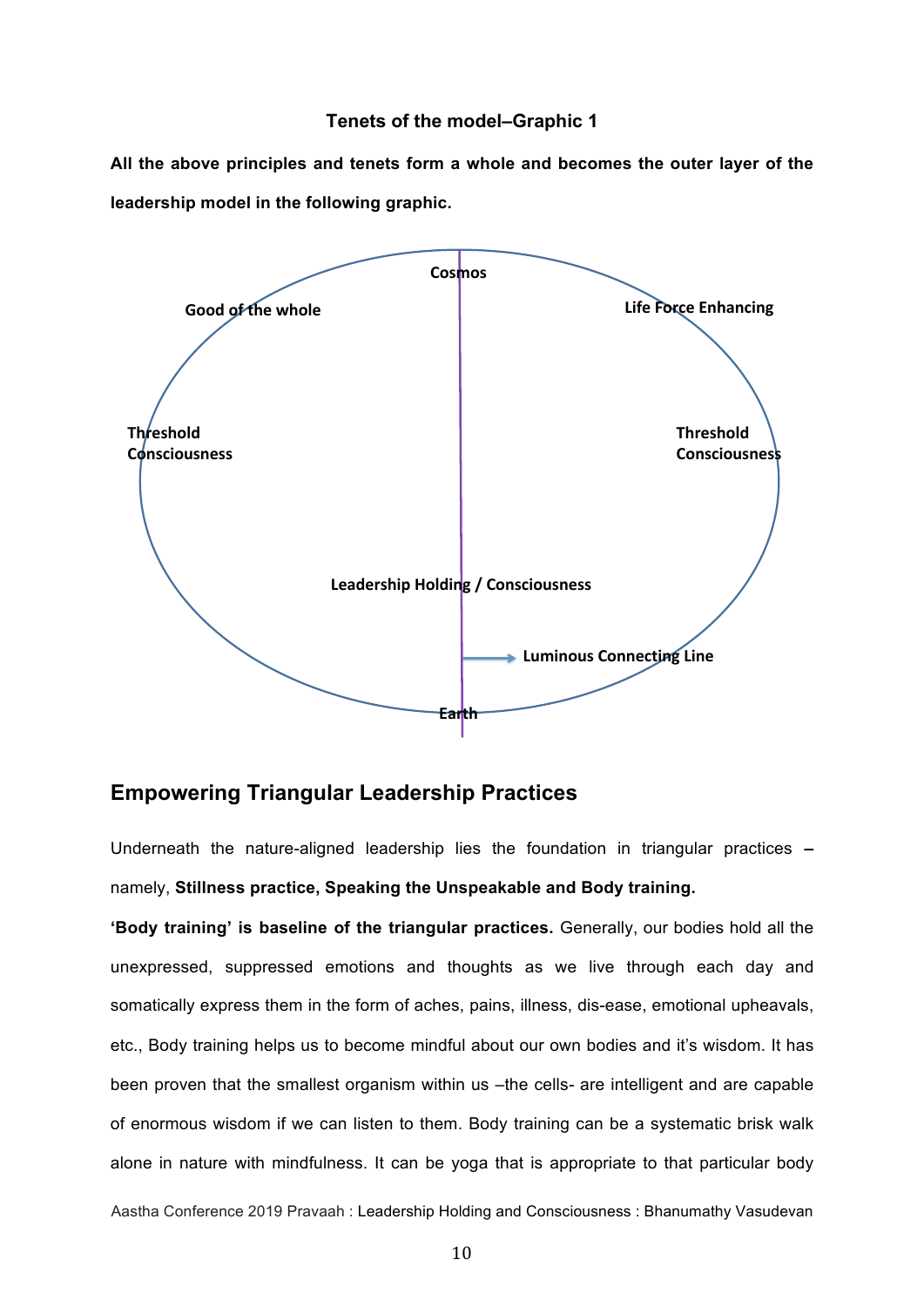which breaks the old body habits with mindful slow rhythm. It can be a particular form of dance created with an aim to wake up all parts of the body comprising of body movements. May be a particular form of martial arts that is appropriate to that particular body. Or it can be a combination of many of these put together to suit the specific body. 'One kind cannot fit all. Based on the life stage, circumstances, body nature and the body habits, challenges, intensity and fluidness, the kind of body work has to be determined by oneself through trial and error<sup>12</sup>.

**Stillness practice** is about stilling the mind to create space for the intuitive and 'all knowing' part of us to emerge. It gives us the capacity to listen to the guiding part of us to walk our path and purpose in life with peace. There are no dogmas, rules for this stillness. 'You can observe the mind when it is like a wild horse or still waters or just like a lotus blossoming or when dense and frightening thought forms are purging out. All thought forms that take place during stillness are benevolent. There is no good stillness and no bad stillness. Stillness 'is' and is your truth.<sup>13</sup> When we are in stillness, we connect to the cosmos above and the earth below through the luminous connecting line.

**Speaking the unspeakable:** This is a practice of awareness and **acknowledging to oneself** our true fears, thoughts, needs, emotions, and true stories to one self. What is 'unspeakable' based on our own beliefs, life experiences to one, may not be 'unspeakable' to the other. Based on our rational mind's default thinking it will vary from person to person. The 'unspeakable' is determined by the rational mind to survive in the best and worst circumstances. There may be hundred logical explanations and voices that might shut us up, not to speak the moment of truth to oneself. The first requirement for this practice is courage and compassion to speak to oneself.

The 'unspeakable' in us when unacknowledged and unexpressed is stored in our body and our cells are stuffed with what we have suppressed. Therefore it has no air to breathe and starts decaying and becomes dysfunctional and toxic to our human system stopping us from

<sup>12 &</sup>amp;13 Bhanumathy Vasudevan ; Psychic Moon: channeled teaching for the women of the century, 2010

Aastha Conference 2019 Pravaah : Leadership Holding and Consciousness : Bhanumathy Vasudevan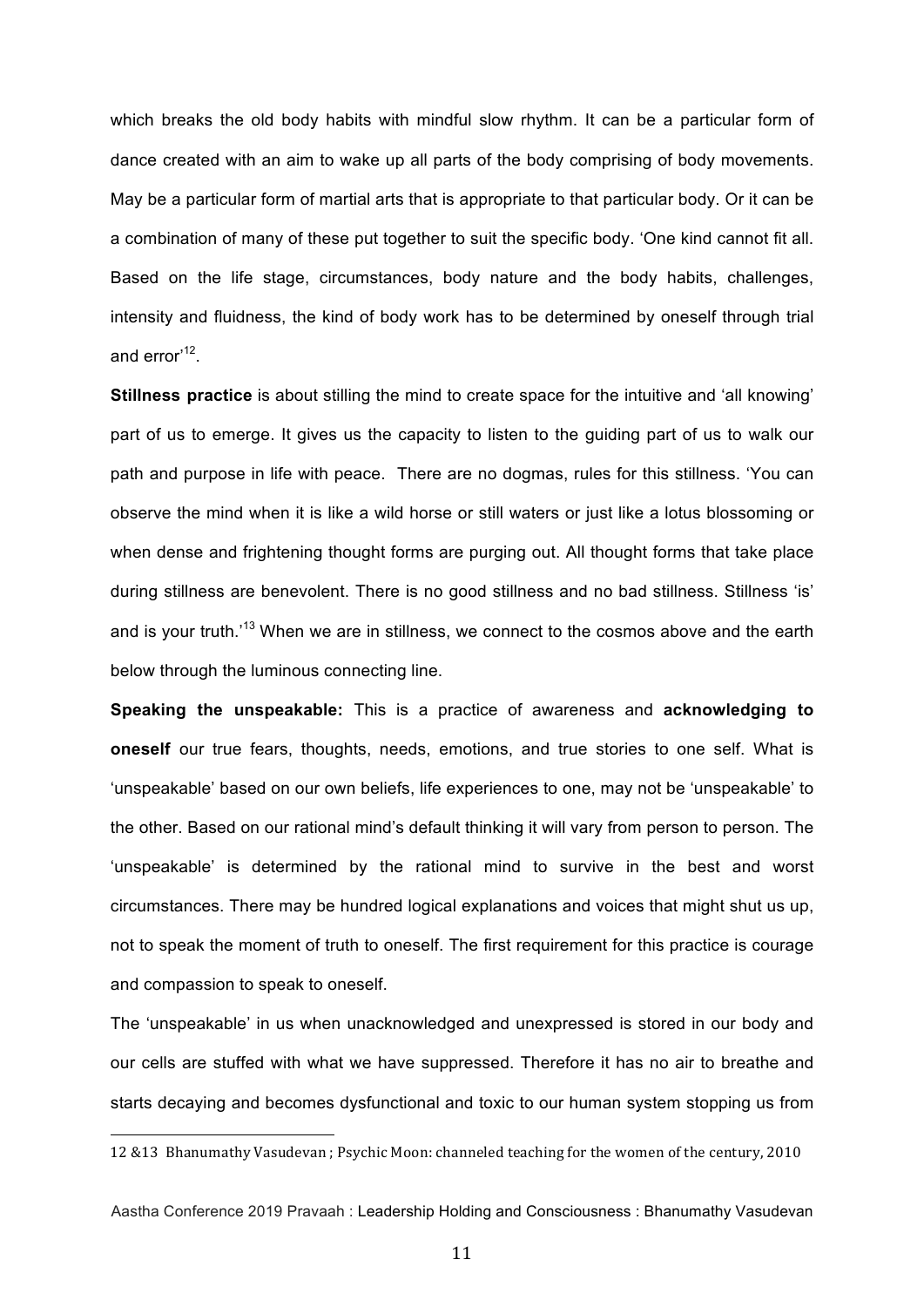being fully present and alive to each moment. Our strengths and potentials become unavailable due to this process. 'Guilt, shame, belittlement, denial are all easy deviations to this practice. The first step is to deal with the habituated fears that stop us from this practice'. The doors are kept tight to oneself by the rational mind while there is awareness in the live body that there is much filth, which is stinking inside.

Journaling, drawing images are good tools for this practice. Choosing a place and time is needed to stay in practice. Besides speaking to one self, if we could find one person to speak the truth who can be a compassionate witness, without judging and fixing, gradually the garbage/toxicity will be cleansed from the cells allowing us to stay mindful and to stay in conscious presence in our leadership.



**Graphic 2: Empowering Triangular Leadership Practices** 

When we start on one of the three triangular practices, it opens the doors for other practices. It may not be possible for us to start all three practices all at once. When our devotion to find the truth of 'who we are' gets stronger, one practice will lead to another. ' All of these are in search of the mission to find out ' who I am' and 'what do I want'? **Stillness practice gives the balance to stay conscious and body training enlivens the cells that have been locked and holding toxins and speaking the unspeakable aids the other two.**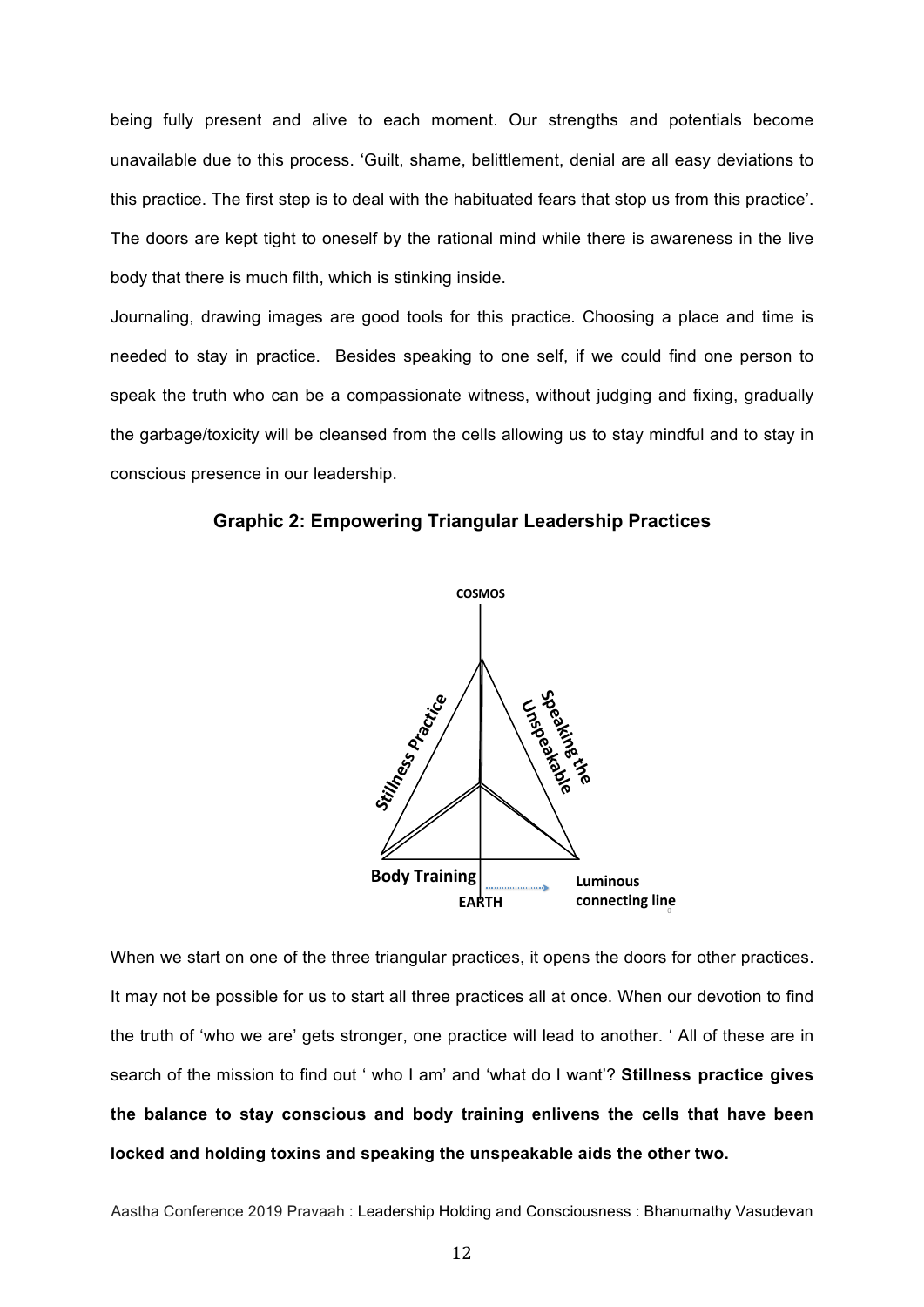**The leadership practices are in the realm of 'presence and being' of the leadership. We are always 'work in progress' in these three practices.** These practices gives us the ease, self care, wisdom, help of intuition/ sixth sense, energy conservation, toxicity removal on daily basis – a physical and psychic work out, to bring balance and joy in all walks of life. They also contribute to staying in mindfulness, sensing subtleties under the manifested happenings, energy management and its sustainability. They enable us to face oneself transparently with courage for continuous learning and accessing unlimited resources in the nature of body wisdom, intuition and foresight prior to the function of logic and analysis. They build capacity of sensing both the gross and subtle, processes- spoken and unspoken, heard and unheard and visible and invisible. **These practices act like an invisible web within each of us that 'holds' and 'nourishes' us to give the 'good enough holding' and stay in leadership consciousness.**

## **Trimester model of leadership holding and consciousness**

Beginning in the '90s until today this model has been experimented with in hundreds of groups of women in India and U.S and in a few mixed groups of women and men. The core of all these programs is process work in all women groups. **Metaphor and the principles of trimesters serve us to understand processes in leadership holding and consciousness.** In obstetrics, Trimester is "one of the three divisions of three months each during pregnancy, in which different phases of fetal development take place. "(medicinenet.com)

We all come from being held in a mother-body and thereby learning to hold others and ourselves. All of us –humans are a part of nature and each of us have experienced moving through the trimesters prior to our birth in our mother's wombs, even in assisted reproductive technologies. "Holding and being held begins inside the body of the mother and extends from there out to holding individual lives in family, work and community and eventually, to collectively holding and being held in global leadership issues as wide as the complex issues of social justice. Once we are born into this world and no longer held in her sanctuary, our

Aastha Conference 2019 Pravaah : Leadership Holding and Consciousness : Bhanumathy Vasudevan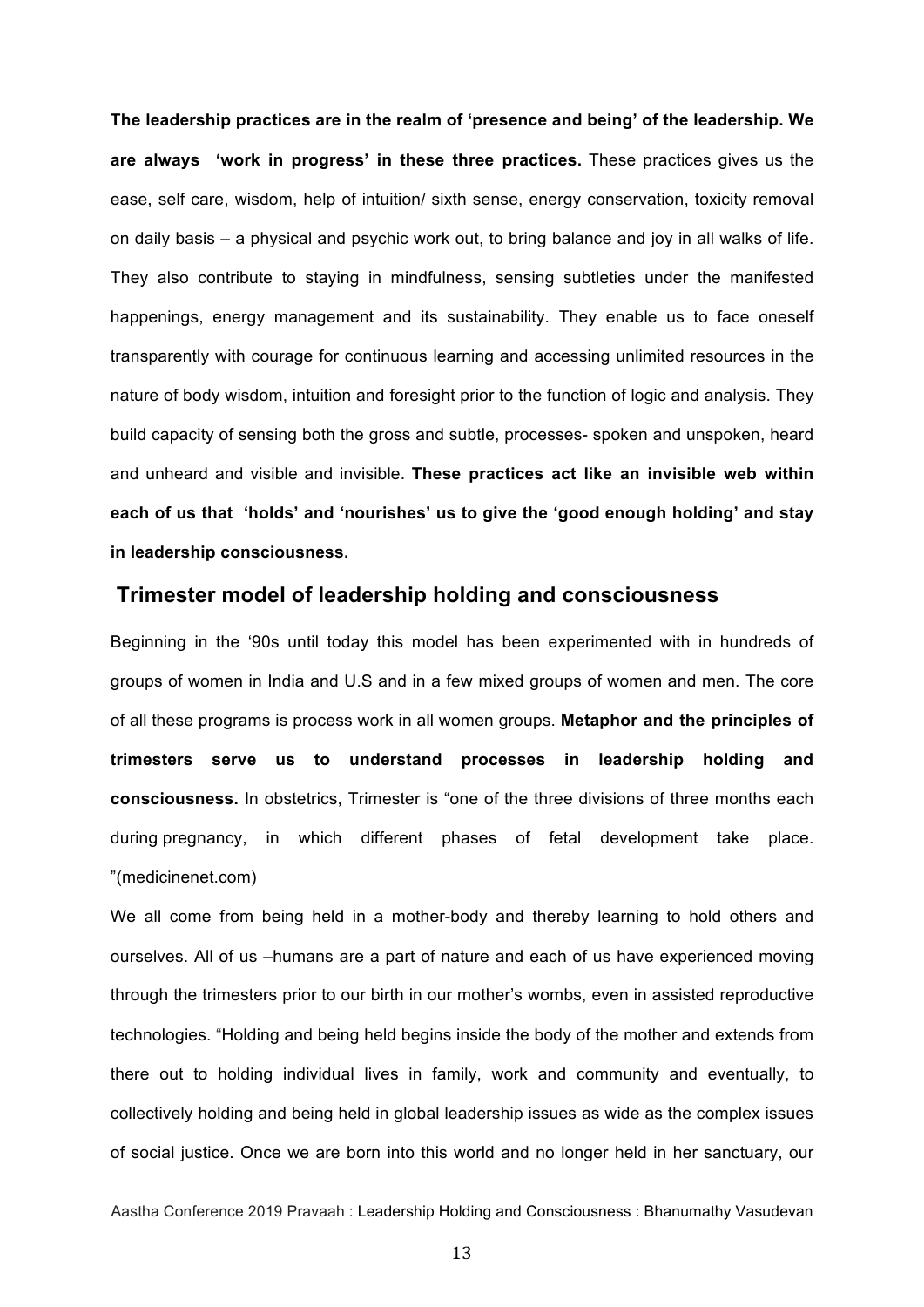most basic human survival needs appear. We all need to feel seen, held, heard and valued. We need to feel that we are safe enough to belong, well held enough to thrive and resilient enough to recover from our challenges. "14

# **Aligned to the creation principle in nature the Trimester model of leadership moves through three phases – Attachment, Engagement and Detachment.**

When we begin to apply this model to any endeavor- Personal or professional, depending on the envisaged life of the project, venture, process, creation, etc., we divide them into three phases-3 hours, 3 days, 3 weeks, 3 years and so on. Once we apply the trimester model on to it and chart it's course, we can differentiate our leadership holding at each stage following the laws of nature. We present each trimester and the specific kind of leadership holding required under each trimester guided by the evolutionary principles. We place the **three- egg model** with **intersecting ovals as shown in graphic 3.**

#### **Graphic 3: Trimester Model Of Leadership Holding and Consciousness**



#### **Leadership Holding / Consciousness**

**First trimester is the time that the** life force enters and conception takes place. The conceived organism- embryo – absorbs the genetic and cosmic intelligence and the species intelligence of the future, depending on the nature of the organism.' The only faculty that is not at work is the brain's thinking and rationality. The organism identifies with the mother

 $14$  Alexandra Merrill, Linking theory to practice, Linking content to Process: 2012

Aastha Conference 2019 Pravaah : Leadership Holding and Consciousness : Bhanumathy Vasudevan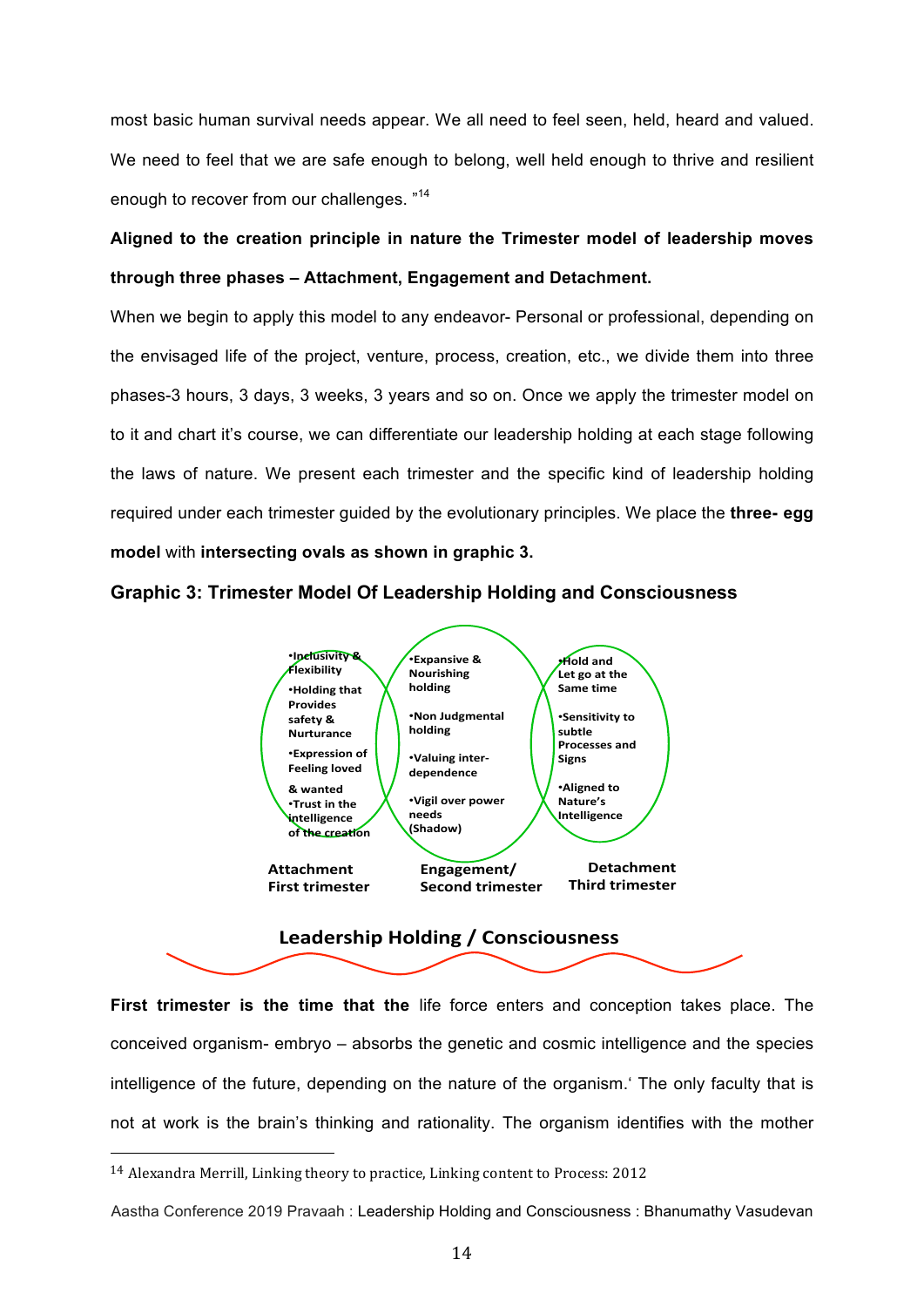body that holds it and feels a sense of total security. This is the period when the organism **wants absolute trust of being loved and wanted.** There is interdependence in this context, as the mother body wants the organism to grow and thrive and the organism depends on the mother body for it's growth. Based on these experiences, the organism will decide to stay or move away.

The first trimester of any creation also goes through the same process. **Whatever is applicable to the human fetus is applicable to these creations also.** The most special and unique principle here is that even though the embryo is tiny and the holding body is comparatively a mammoth, there is power equity. When the conception between sperm and egg happens there is absolute power equity resulting in shared DNA.

**What kinds of leadership functions are mirrored to us through the first trimester as it happens in female biology?** The basic function at this stage is to ensure that whatever is beginning – be it a group, project, innovations, venture, a process, project, learning program, etc., feels fully wanted and loved. To us, passion is one of the forces that can ensure this. When we are passionate, there are no calculations and there is a wanting to be in the work/field irrespective of what stretch is required. Secondly, there is absolute trust in what is being created and it's own intelligence. This process promotes inclusivity and flexibility, valuing the beginning form- organism/group/creation. What is needed is our own awareness and vigil to catch our judgments and biases that come in the way of providing 'good enough holding', for all these processes to happen and offer safety and nurturance to the beginning form that is taking shape and growing. In the first Trimester the leadership process provides Inclusivity & Flexibility, Holding that Provides safety & Nurturance, Expression of Feeling loved & wanted and Trust in the intelligence of the creation.

In this phase of attachment, the creation is also sensing whether this is good enough to stay or leave. First trimester leadership challenges are in the nature of holding tenderly, being in quiet action without much fanfare, being both trusting and tentative about the creation and

Aastha Conference 2019 Pravaah : Leadership Holding and Consciousness : Bhanumathy Vasudevan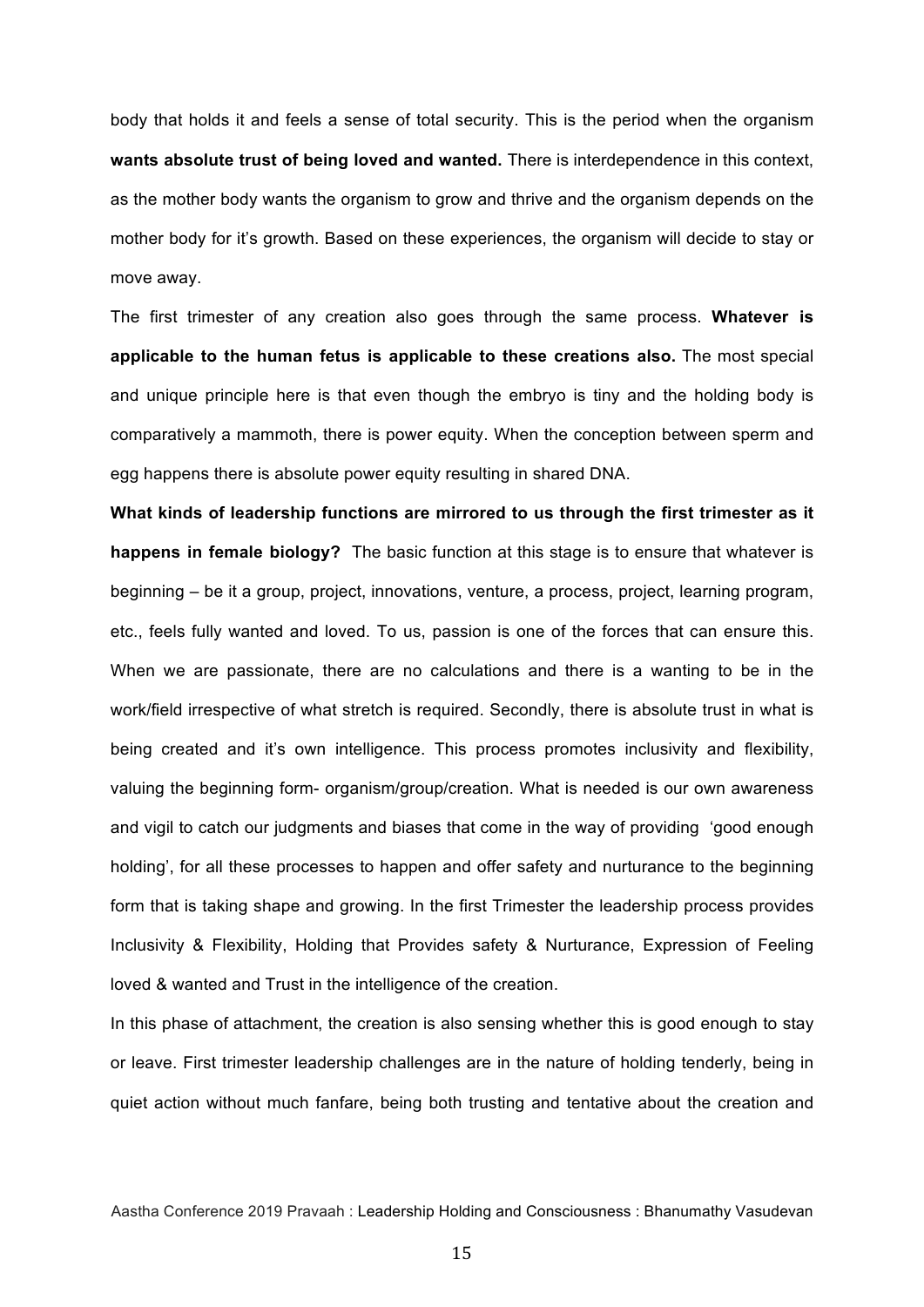holding process, protecting from sudden shocks to the system and being positive with strong intentionality.

In **the Second trimester of engagement phase** the fetus considers the womb of the mother as the legitimate space that belongs to it and settles down to grow and nurture itself aggressively. The foundation of the organisms' psychosocial body and mind is in the making*.* The fetus inside the mother's body is now determined to absorb, grow, and move on towards the process of birthing. Here the holding body's influence is minimal. The creation is tuned to cosmic intelligence that enables them to grow. The work of the mother-body in all conceptions is to strongly 'hold' and be the dependable container for this creation to happen on its own. All conceptions are instantaneously connected to evolutionary forces shaping them by a will of their own*.* The creation to be birthed gets its own momentum and life to grow and self -nurtures itself to be born.

**Leadership functions in the second trimester** calls for 'expansive and nourishing holding' that can accommodate the organism to grow to the full competence. In this trimester, leadership needs to provide all opportunities, maximum information, capacity building, flexibility in functioning and all that is required for maximum growth. The leader's awareness, vigilant observation and acknowledgement of dormant power needs, pre-dispositions and habituated ways of controlling (which may be in the 'shadow') is important for the 'nourishing holding' in the second trimester. Any urge to control or use force, will be detrimental to the life force of the organism and impedes it robustness and full potency. Valuing the interdependence between the growing organism/group/ project/ venture/process and the holding person in the leadership is another critical factor for leadership. During this time, there are bound to be challenges, conflicts that need to be managed by leadership through non- judgmental holding and in an interdependent mode.

Leadership challenges in engagement phase is to maximize the nurturance to the fullest and may called to stretch beyond what we may consider as 'limits'. The quality of container is

Aastha Conference 2019 Pravaah : Leadership Holding and Consciousness : Bhanumathy Vasudevan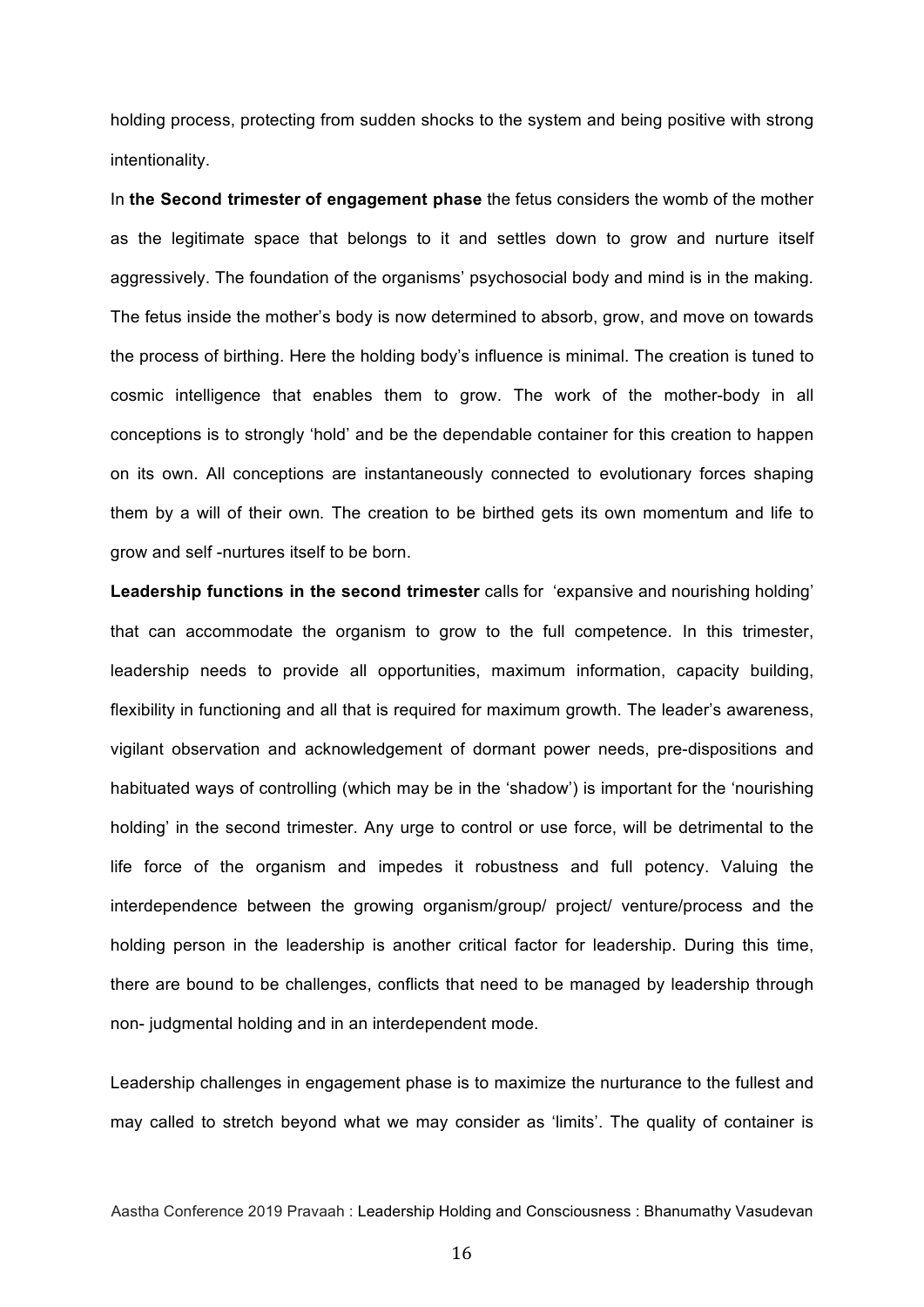tested by the creation calling forth strong holding -physical, mental and spiritual that can offer growth to full potential.

'**The third trimester** is the time when the organism/creation to be born has grown almost to its full size and finds the space inadequate for freedom. The organism is also ready for life outside the mother body. This process propels the birthing/creation in the outer word to happen.' The urge to seek its own space to find its own identity, path and purpose, make it come alive in each creation'. The birthing organism is hesitant to leave the security of the container and yet desires to be free to start it's own journey. The container is in a state of exhaustion and is ready to let go.

**Leadership functions in the third trimester:** Leadership's holding for birth of the new organism requires 'high degree of sensitivity to 'hold' and 'let go' at the same time. Ability to observe subtle signs and processes is critical during this period. Any effort to push or force pre-maturely would adversely impact the life force of the birthing organism and its future journey (individuation). There are serious consequences if the container of leadership unilaterally decides to take any action that is not aligned to the will of the growing organism. 'Letting go' by the leadership involves letting the group/ venture/project or whatever it may be to have its own world view and move on the path of individuation without clinging and claiming 'ownership' and control. After the birth, leadership gets ready to cut the chord and set new boundaries. The boundaries between the two can never be the same.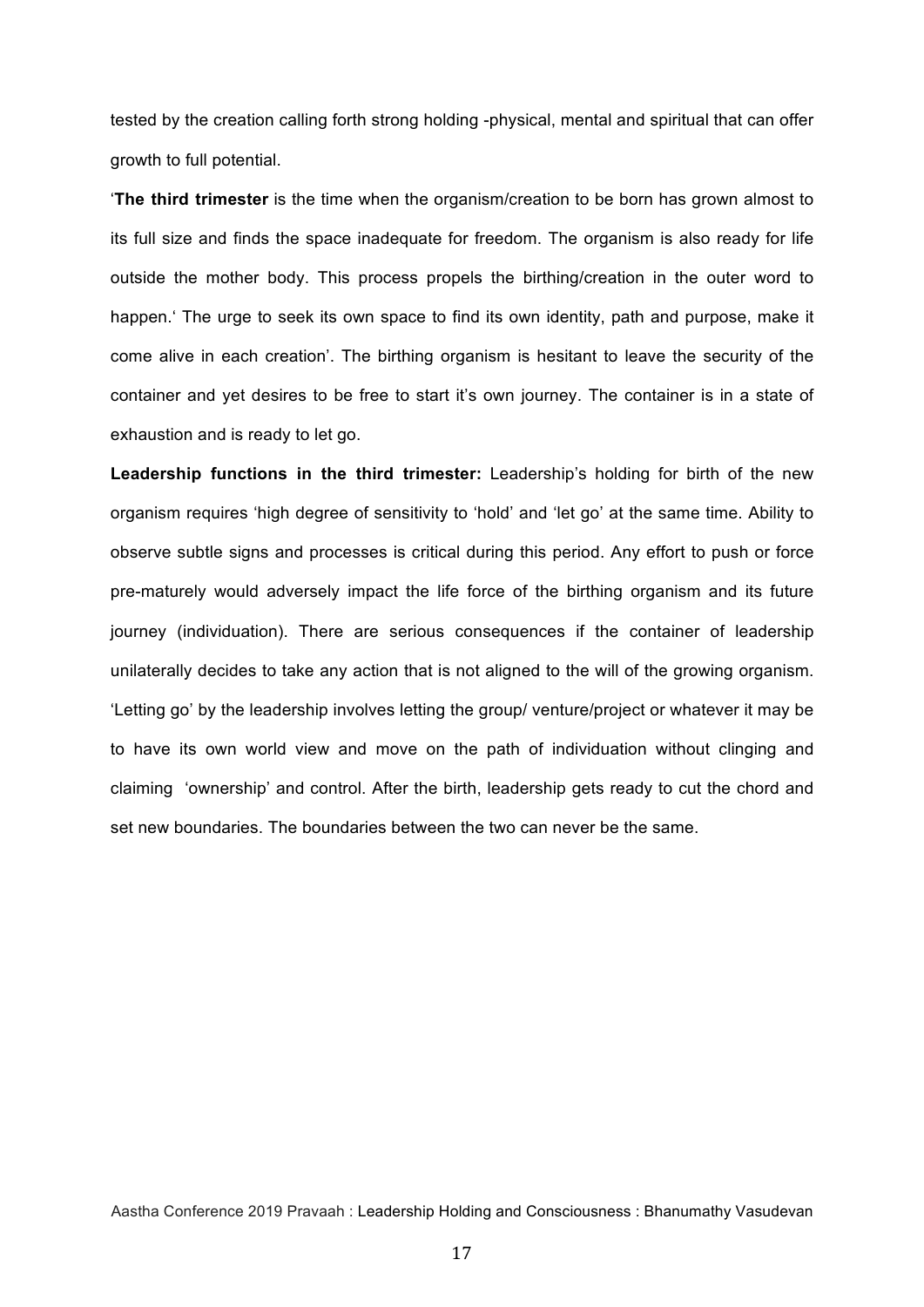

## **Graphic 4: The Nature aligned creation principle-based Holistic Leadership Model**

**Leadership holding and consciousness, connected universe through the luminous line, all the tenets of the model – good of the whole, life force enhancing, threshold consciousness, the trimester processes and empowering triangular leadership practices, come together to form a interconnected whole in this leadership model.**  While the tenets are in the energetic, spiritual and consciousness realms, the leadership holding and triangular practices are on the physical, cognitive and emotional ground of living our daily lives.

We see the model as a lens to apply in our personal and professional lives, in group facilitation, learning & development programs, mentoring individuals on personal leadership, diagnostic tool for guiding organizations in leadership process.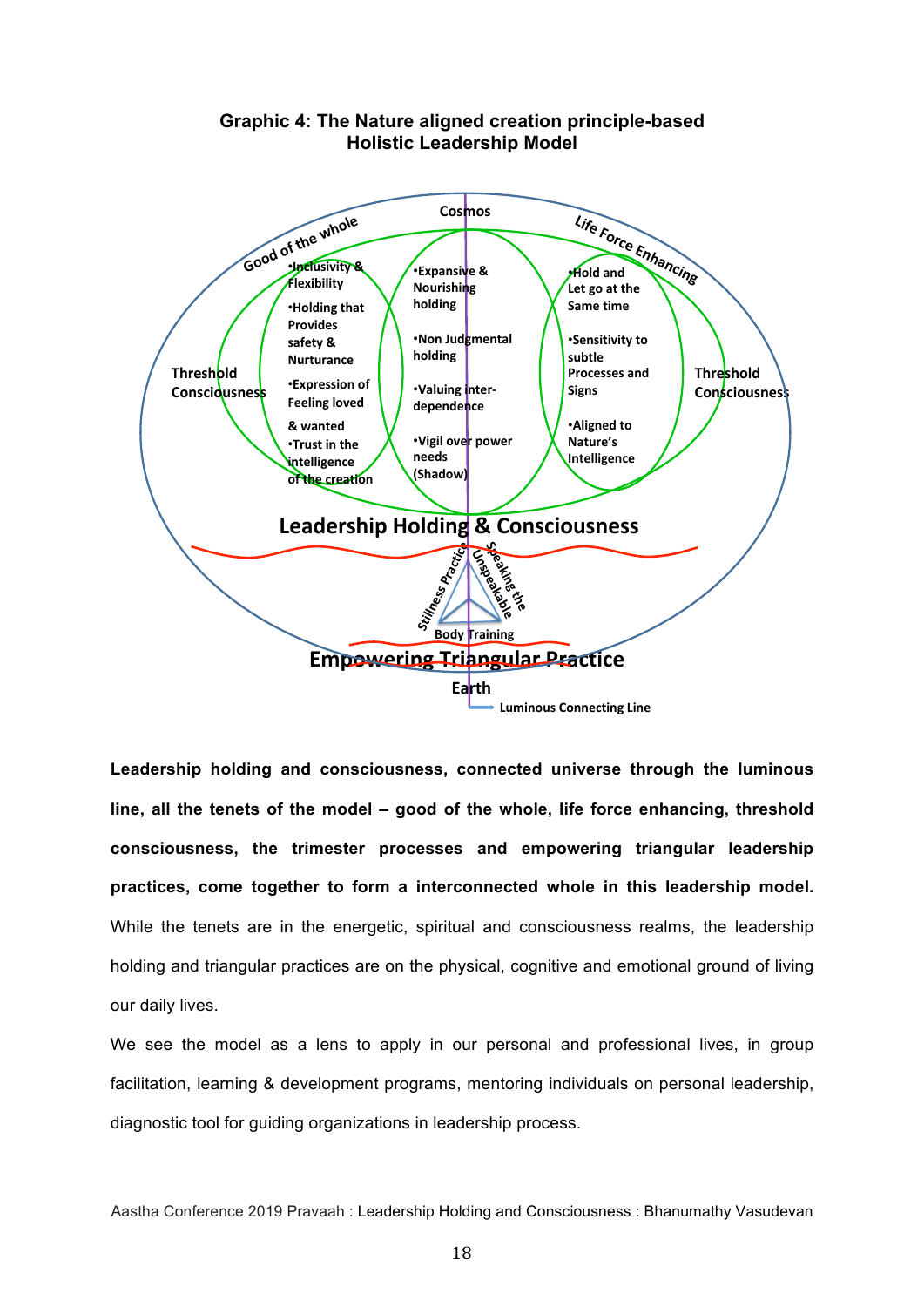Many individuals live this model to build leadership skills in enterprises, in creating and nurturing startups of all kinds, diagnosing issues in large and small systems and even family based events like marriages. The lens of this model can be applied to any local and global situation.

### **Process work and creation principle-based Leadership Model**

**It is evident there are lot of commonalities generic to both process work and this model- especially in the area of leadership holding and consciousness.** Both genres require the container to be dependable, non -judgmental, be aware of our unconscious habits and thought patterns, 'shadow' parts of us and hold safe boundaries for learning and move towards creation of insights for self, others and systems. 'Trusting the process' is a core principle of process work, which is akin in this model to our trans-personal connection to access the deeper 'knowing'.

This model gives another practicing tool of triangular practices for process work practioners with trans-personal connections to access the 'knowing' and to be in continuous 'work in progress' in body, mind and spirit. . Additionally it offers a framework of trimesters for 'holding the process and sense the quality of inter-dependence' that we are engaged in at any given moment. To a large extent, my own process work experience in life and work for last four decades enables and influences me to come out with conviction to be the practioner of the proposed model here.

## **Conclusion**

One of the main differences between the contemporary leadership theories/models and this model is that it locates the leadership in personal, interpersonal, social and cosmological field as a whole. **It is not limited to any organization or performance and can be easily practiced by any individual in her/his personal, professional and social lives.** It can make meaning for a homemaker, rural development worker, farmer, teacher, artist, entrepreneur, consultant, beauracrat, or a CEO of an organization. **Nature aligned**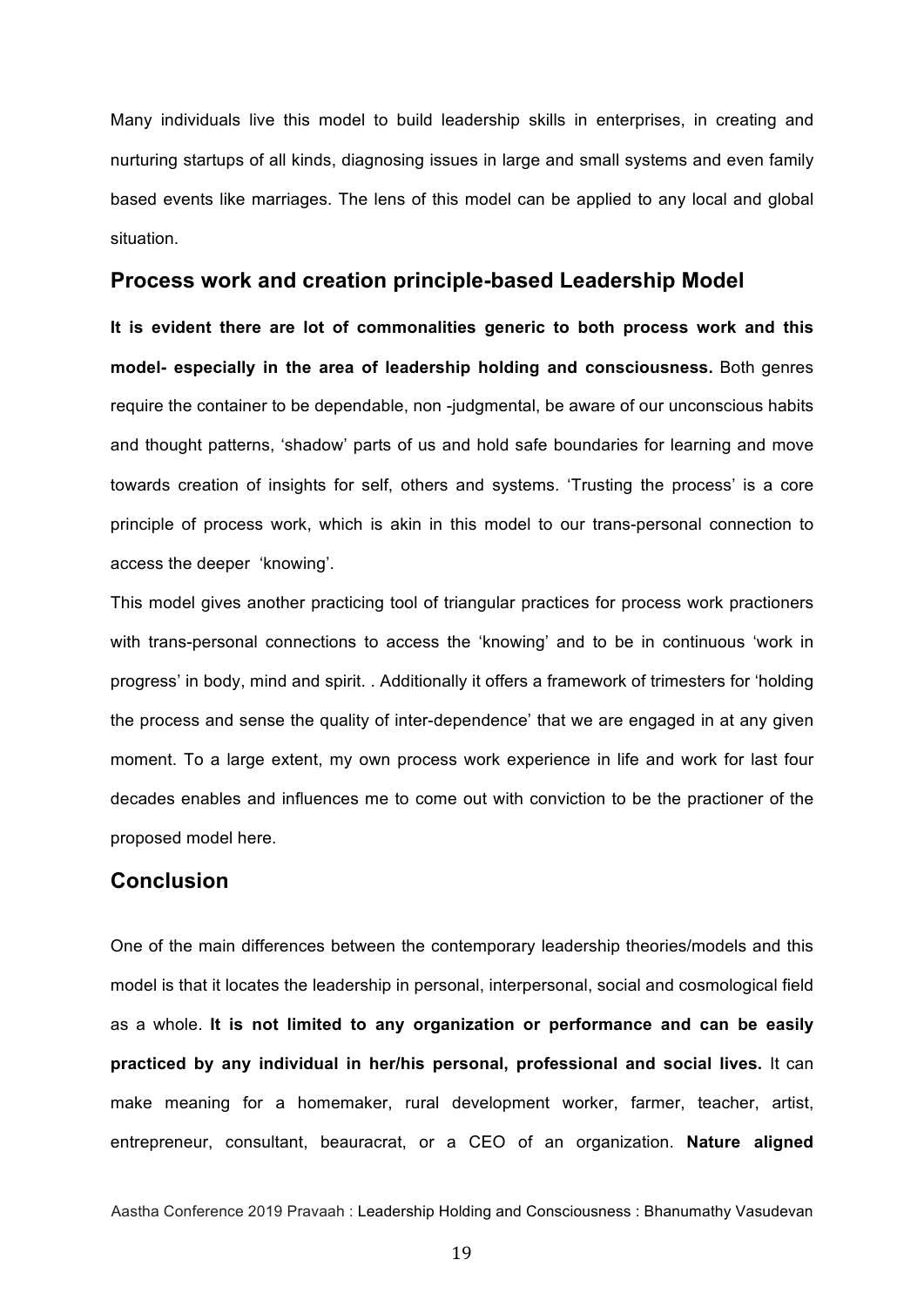#### **leadership model offers scope for one's leadership becoming a way of living life.**

**The more sensitive leader we are, most brilliant our leadership is.** We may be less visible and more active and are known for influencing in a positive way. We become the doors of personal power that emanates collective power to transform and transmute, what needs to change for the well being of all beings. Such a leadership is surely not a romantic notion but it is astonishing how our presence, being and how we do and what we do, bring changes at energetic levels in people, events, environment, that we wish to happen.